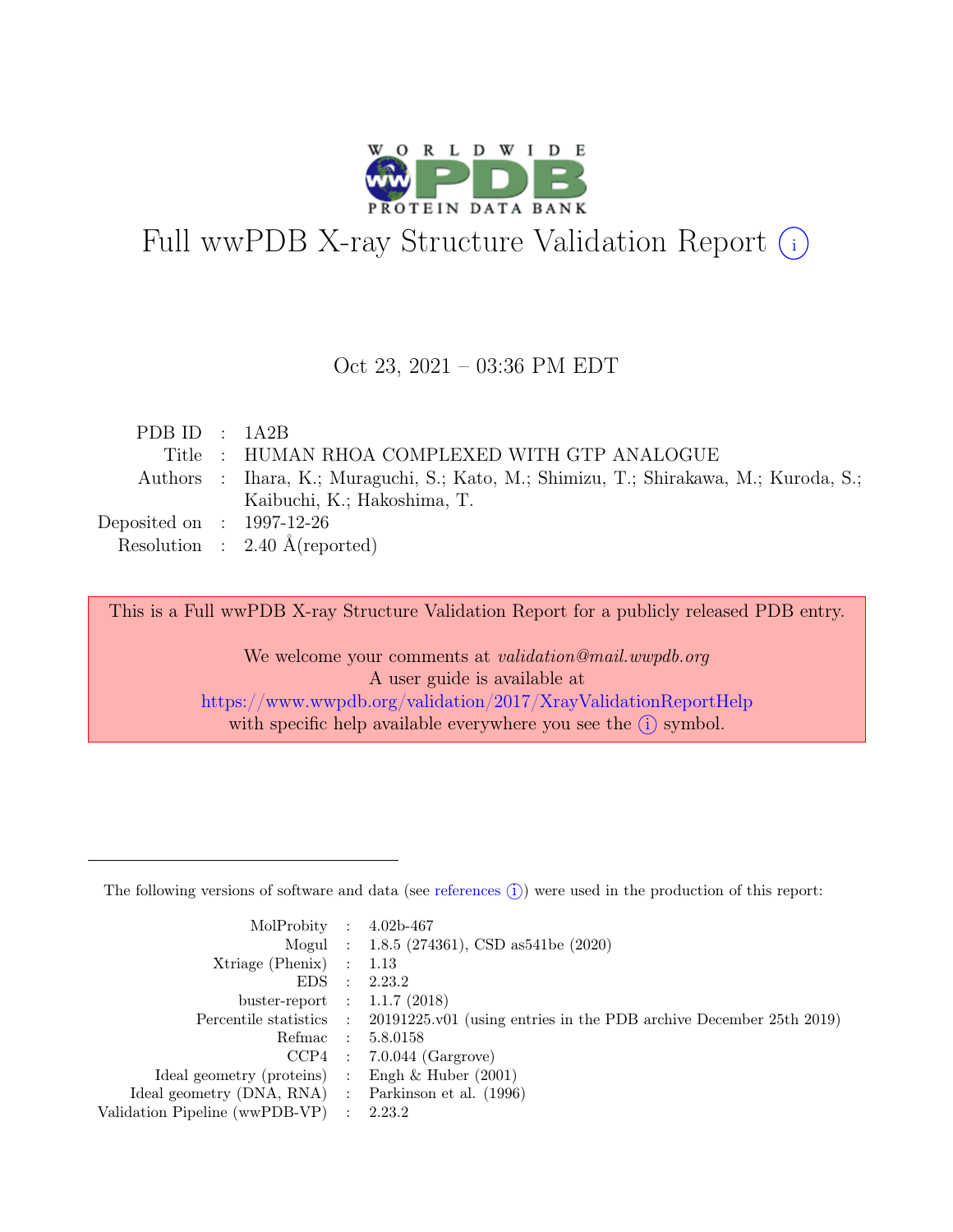# 1 Overall quality at a glance  $(i)$

The following experimental techniques were used to determine the structure: X-RAY DIFFRACTION

The reported resolution of this entry is 2.40 Å.

Percentile scores (ranging between 0-100) for global validation metrics of the entry are shown in the following graphic. The table shows the number of entries on which the scores are based.



| Metric                | Whole archive<br>$(\#Entries)$ | Similar resolution<br>$(\# \text{Entries}, \text{ resolution range}(\AA))$ |
|-----------------------|--------------------------------|----------------------------------------------------------------------------|
| $R_{free}$            | 130704                         | 3907 (2.40-2.40)                                                           |
| Clashscore            | 141614                         | 4398 (2.40-2.40)                                                           |
| Ramachandran outliers | 138981                         | $4318(2.40-2.40)$                                                          |
| Sidechain outliers    | 138945                         | $4319(2.40-2.40)$                                                          |
| RSRZ outliers         | 127900                         | 3811 (2.40-2.40)                                                           |

The table below summarises the geometric issues observed across the polymeric chains and their fit to the electron density. The red, orange, yellow and green segments of the lower bar indicate the fraction of residues that contain outliers for  $\geq$ =3, 2, 1 and 0 types of geometric quality criteria respectively. A grey segment represents the fraction of residues that are not modelled. The numeric value for each fraction is indicated below the corresponding segment, with a dot representing fractions <=5% The upper red bar (where present) indicates the fraction of residues that have poor fit to the electron density. The numeric value is given above the bar.

| Mol      | $\gamma$ hain | Length | Quality of chain |     |          |
|----------|---------------|--------|------------------|-----|----------|
| <b>.</b> | . .           | 182    | 74%              | 23% | $\cdots$ |

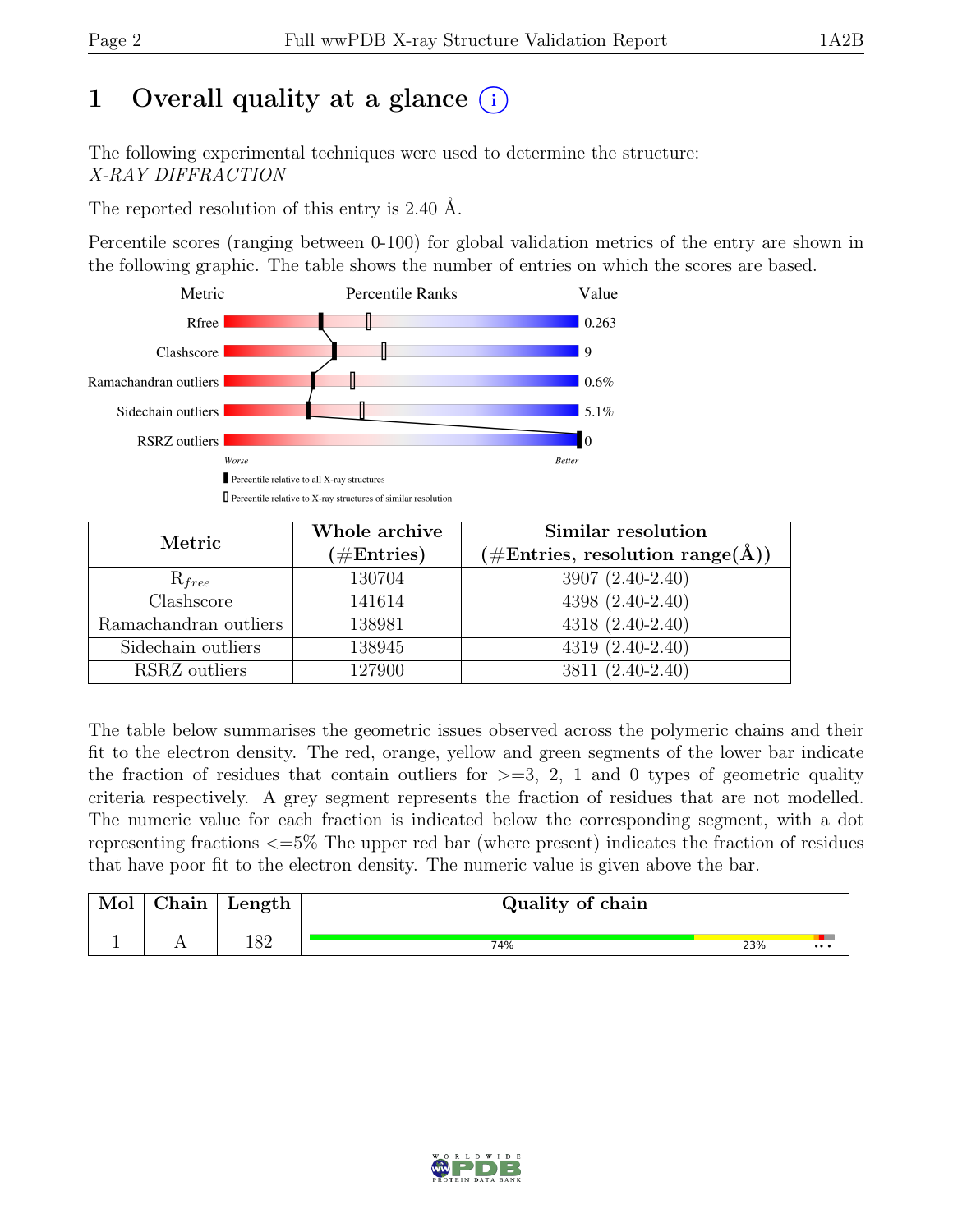# 2 Entry composition  $(i)$

There are 4 unique types of molecules in this entry. The entry contains 1488 atoms, of which 0 are hydrogens and 0 are deuteriums.

In the tables below, the ZeroOcc column contains the number of atoms modelled with zero occupancy, the AltConf column contains the number of residues with at least one atom in alternate conformation and the Trace column contains the number of residues modelled with at most 2 atoms.

• Molecule 1 is a protein called TRANSFORMING PROTEIN RHOA.

| Mol | Chain Residues | Atoms         |  |         |       | $\text{ZeroOcc}$   AltConf   Trace |  |
|-----|----------------|---------------|--|---------|-------|------------------------------------|--|
|     | 178            | Total<br>1417 |  | 897 239 | - 271 |                                    |  |

There is a discrepancy between the modelled and reference sequences:

| Chain   Residue   Modelled   Actual |  | Comment                                    | Reference |
|-------------------------------------|--|--------------------------------------------|-----------|
|                                     |  | $\pm$ engineered mutation $\pm$ UNP P61586 |           |

• Molecule 2 is MAGNESIUM ION (three-letter code: MG) (formula: Mg).

|  | $\boxed{\text{Mol}}$ Chain   Residues $\frac{1}{2}$ | Atoms        | $\mid$ ZeroOcc $\mid$ AltConf |  |
|--|-----------------------------------------------------|--------------|-------------------------------|--|
|  |                                                     | <b>Total</b> |                               |  |

• Molecule 3 is 5'-GUANOSINE-DIPHOSPHATE-MONOTHIOPHOSPHATE (three-letter code: GSP) (formula:  $C_{10}H_{16}N_5O_{13}P_3S$ ).



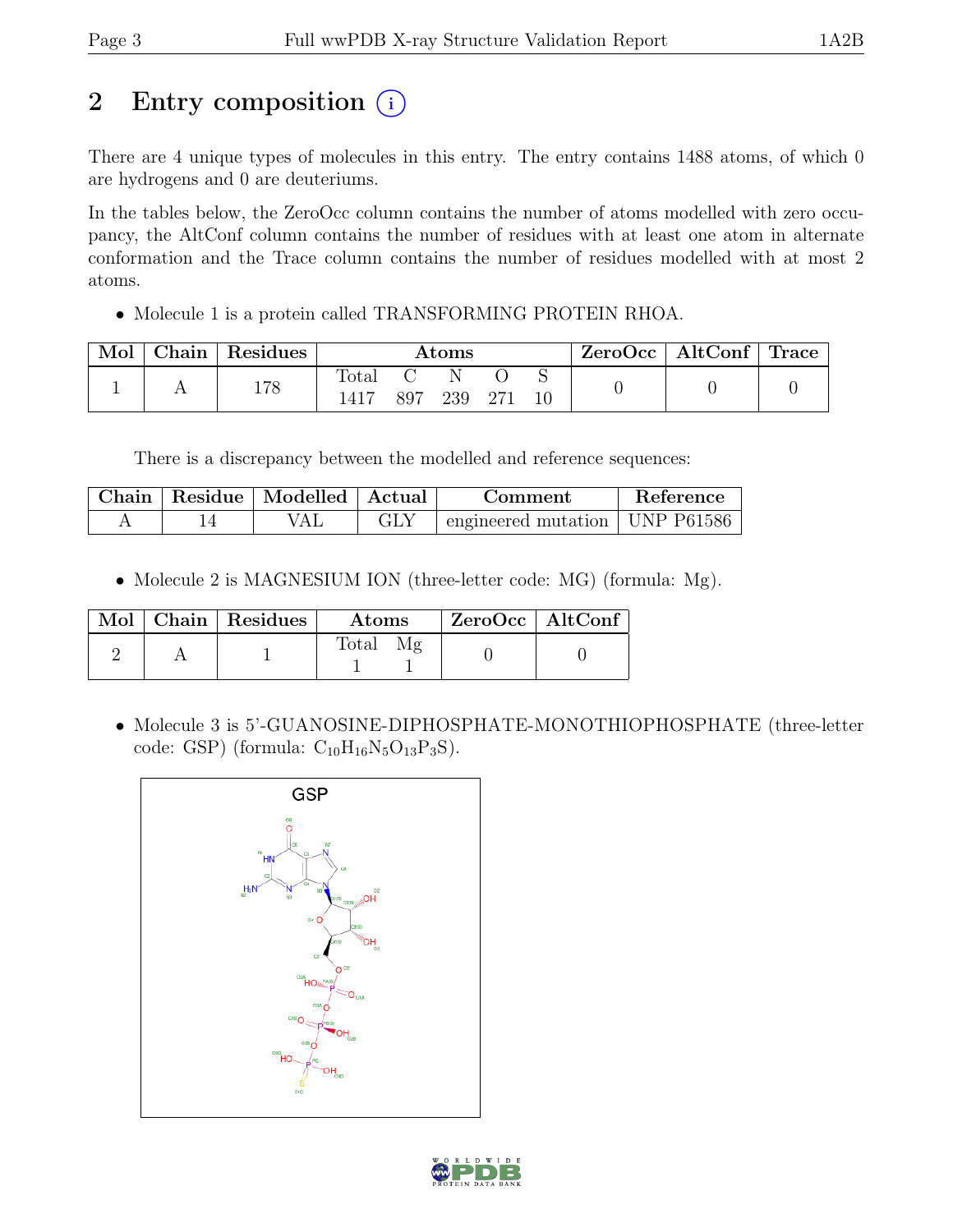| $\operatorname{Mol}$ $\mid$ | $\vert$ Chain $\vert$ Residues | Atoms       |         |  |          |              | $ZeroOcc \mid AltConf \mid$ |  |  |
|-----------------------------|--------------------------------|-------------|---------|--|----------|--------------|-----------------------------|--|--|
|                             |                                | Total<br>າາ | (; N () |  | - 5 13 3 | $\mathsf{P}$ |                             |  |  |

 $\bullet\,$  Molecule 4 is water.

|  | Mol   Chain   Residues | Atoms          | $ZeroOcc \   \ AltConf \$ |  |
|--|------------------------|----------------|---------------------------|--|
|  |                        | $_{\rm Total}$ |                           |  |

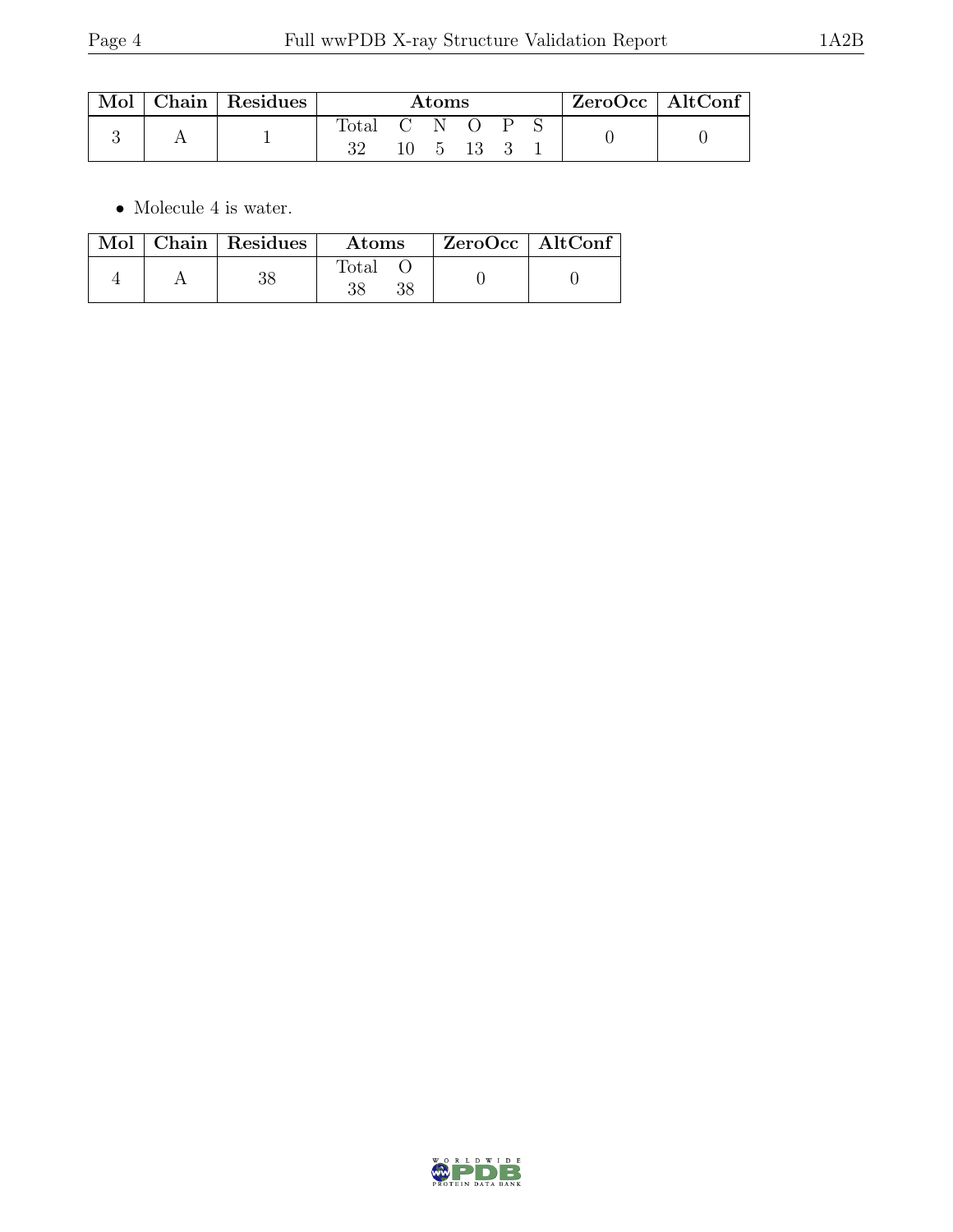# 3 Residue-property plots  $(i)$

These plots are drawn for all protein, RNA, DNA and oligosaccharide chains in the entry. The first graphic for a chain summarises the proportions of the various outlier classes displayed in the second graphic. The second graphic shows the sequence view annotated by issues in geometry and electron density. Residues are color-coded according to the number of geometric quality criteria for which they contain at least one outlier:  $green = 0$ , yellow  $= 1$ , orange  $= 2$  and red  $= 3$  or more. A red dot above a residue indicates a poor fit to the electron density (RSRZ > 2). Stretches of 2 or more consecutive residues without any outlier are shown as a green connector. Residues present in the sample, but not in the model, are shown in grey.

• Molecule 1: TRANSFORMING PROTEIN RHOA



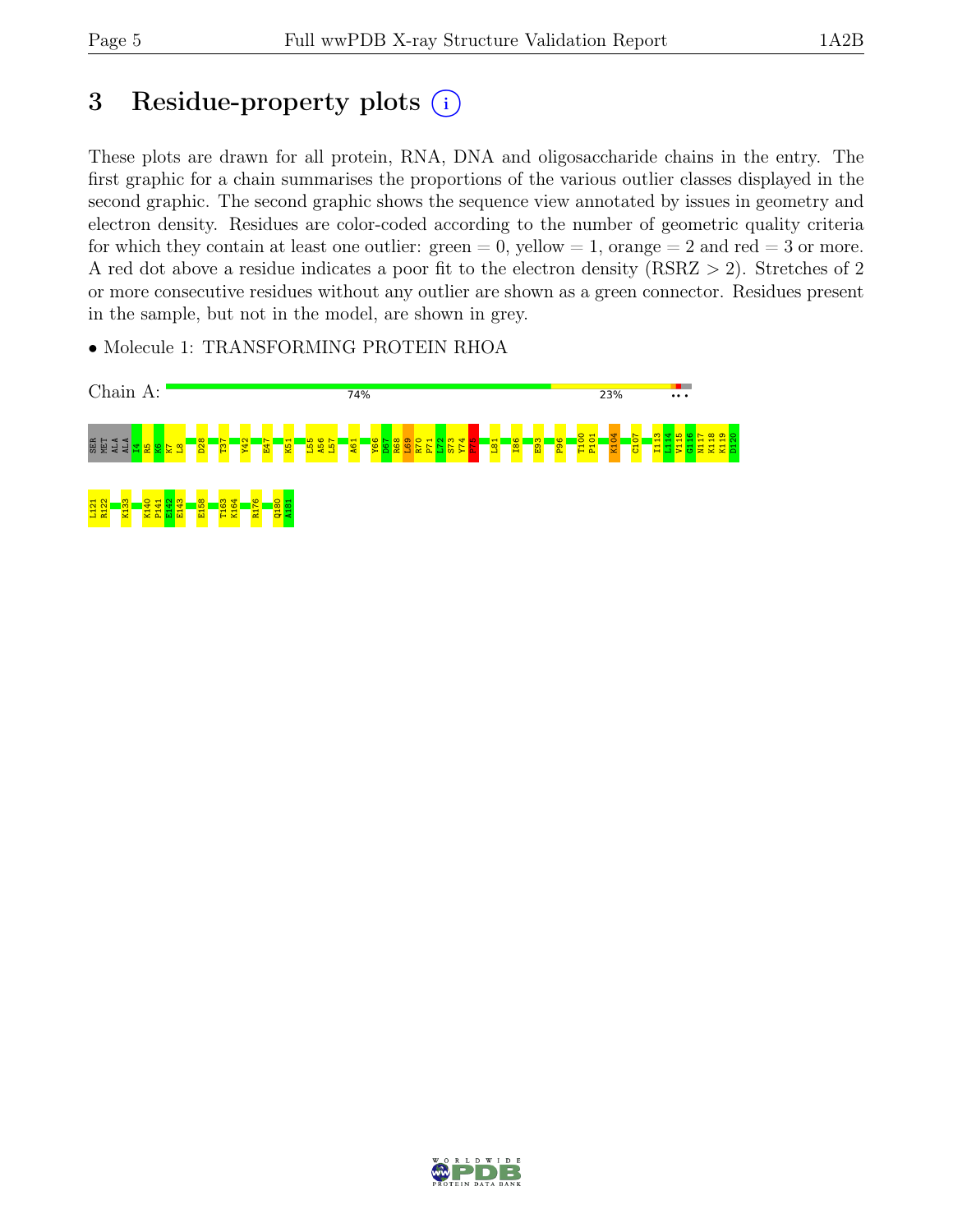# 4 Data and refinement statistics  $(i)$

| Property                                                             | Value                                           | <b>Source</b> |
|----------------------------------------------------------------------|-------------------------------------------------|---------------|
| Space group                                                          | P 21 21 2                                       | Depositor     |
| Cell constants                                                       | $62.02\text{\AA}$ 74.78Å<br>$50.52\text{\AA}$   |               |
| a, b, c, $\alpha$ , $\beta$ , $\gamma$                               | $90.00^\circ$<br>$90.00^\circ$<br>$90.00^\circ$ | Depositor     |
| Resolution $(A)$                                                     | 15.00<br>2.40<br>$\equiv$ .                     | Depositor     |
|                                                                      | 47.74<br>$-2.40$                                | <b>EDS</b>    |
| % Data completeness                                                  | 86.7 (15.00-2.40)                               | Depositor     |
| (in resolution range)                                                | 87.3 (47.74-2.40)                               | <b>EDS</b>    |
| $R_{merge}$                                                          | 0.09                                            | Depositor     |
| $R_{sym}$                                                            | (Not available)                                 | Depositor     |
| $\langle I/\sigma(I) \rangle$ <sup>1</sup>                           | $2.04$ (at $2.39\text{\AA})$                    | Xtriage       |
| Refinement program                                                   | X-PLOR 3.8                                      | Depositor     |
|                                                                      | 0.195,<br>0.268                                 | Depositor     |
| $R, R_{free}$                                                        | 0.193,<br>0.263                                 | DCC           |
| $R_{free}$ test set                                                  | 895 reflections $(10.61\%)$                     | wwPDB-VP      |
| Wilson B-factor $(A^2)$                                              | 29.8                                            | Xtriage       |
| Anisotropy                                                           | 0.455                                           | Xtriage       |
| Bulk solvent $k_{sol}(e/\mathring{A}^3)$ , $B_{sol}(\mathring{A}^2)$ | $0.28$ , 65.0                                   | <b>EDS</b>    |
| L-test for twinning <sup>2</sup>                                     | $< L >$ = 0.46, $< L^2 >$ = 0.28                | Xtriage       |
| Estimated twinning fraction                                          | No twinning to report.                          | Xtriage       |
| $\overline{F_o,F_c}$ correlation                                     | 0.95                                            | <b>EDS</b>    |
| Total number of atoms                                                | 1488                                            | wwPDB-VP      |
| Average B, all atoms $(A^2)$                                         | 42.0                                            | wwPDB-VP      |

Xtriage's analysis on translational NCS is as follows: The largest off-origin peak in the Patterson function is 8.20% of the height of the origin peak. No significant pseudotranslation is detected.

<sup>&</sup>lt;sup>2</sup>Theoretical values of  $\langle |L| \rangle$ ,  $\langle L^2 \rangle$  for acentric reflections are 0.5, 0.333 respectively for untwinned datasets, and 0.375, 0.2 for perfectly twinned datasets.



<span id="page-5-1"></span><span id="page-5-0"></span><sup>1</sup> Intensities estimated from amplitudes.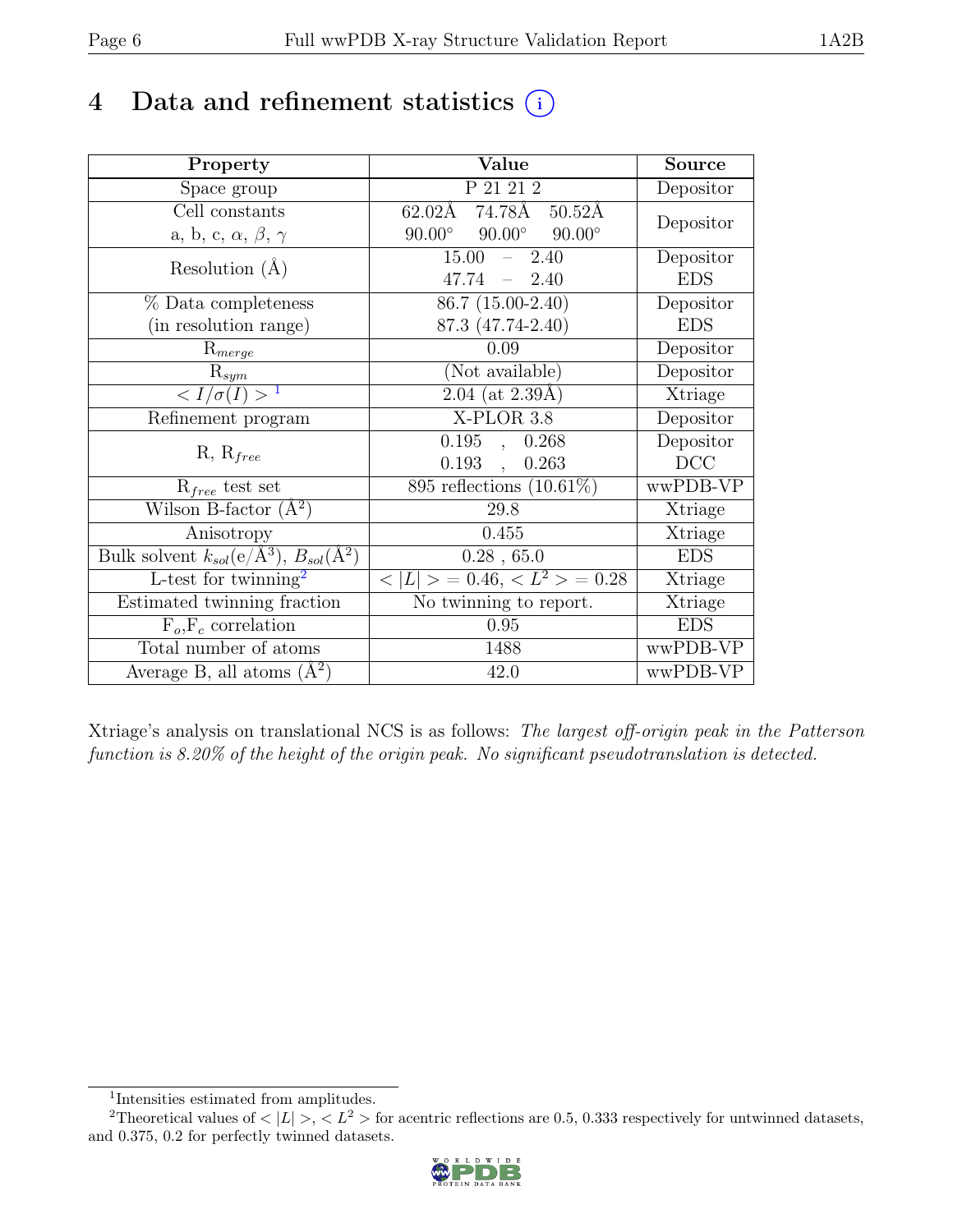# 5 Model quality  $(i)$

# 5.1 Standard geometry  $(i)$

Bond lengths and bond angles in the following residue types are not validated in this section: GSP, MG

The Z score for a bond length (or angle) is the number of standard deviations the observed value is removed from the expected value. A bond length (or angle) with  $|Z| > 5$  is considered an outlier worth inspection. RMSZ is the root-mean-square of all Z scores of the bond lengths (or angles).

| Mol   Chain |      | Bond lengths                    | Bond angles |        |  |
|-------------|------|---------------------------------|-------------|--------|--|
|             |      | RMSZ $ #Z  > 5$ RMSZ $ #Z  > 5$ |             |        |  |
|             | 0.39 | 0/1445                          | 0.65        | 0/1954 |  |

There are no bond length outliers.

There are no bond angle outliers.

There are no chirality outliers.

There are no planarity outliers.

### 5.2 Too-close contacts  $(i)$

In the following table, the Non-H and H(model) columns list the number of non-hydrogen atoms and hydrogen atoms in the chain respectively. The H(added) column lists the number of hydrogen atoms added and optimized by MolProbity. The Clashes column lists the number of clashes within the asymmetric unit, whereas Symm-Clashes lists symmetry-related clashes.

|  |      |           | Mol   Chain   Non-H   H(model)   H(added)   Clashes   Symm-Clashes |
|--|------|-----------|--------------------------------------------------------------------|
|  | 1417 | 1409      |                                                                    |
|  |      |           |                                                                    |
|  |      |           |                                                                    |
|  |      |           |                                                                    |
|  |      | $\Lambda$ |                                                                    |

The all-atom clashscore is defined as the number of clashes found per 1000 atoms (including hydrogen atoms). The all-atom clashscore for this structure is 9.

All (26) close contacts within the same asymmetric unit are listed below, sorted by their clash magnitude.

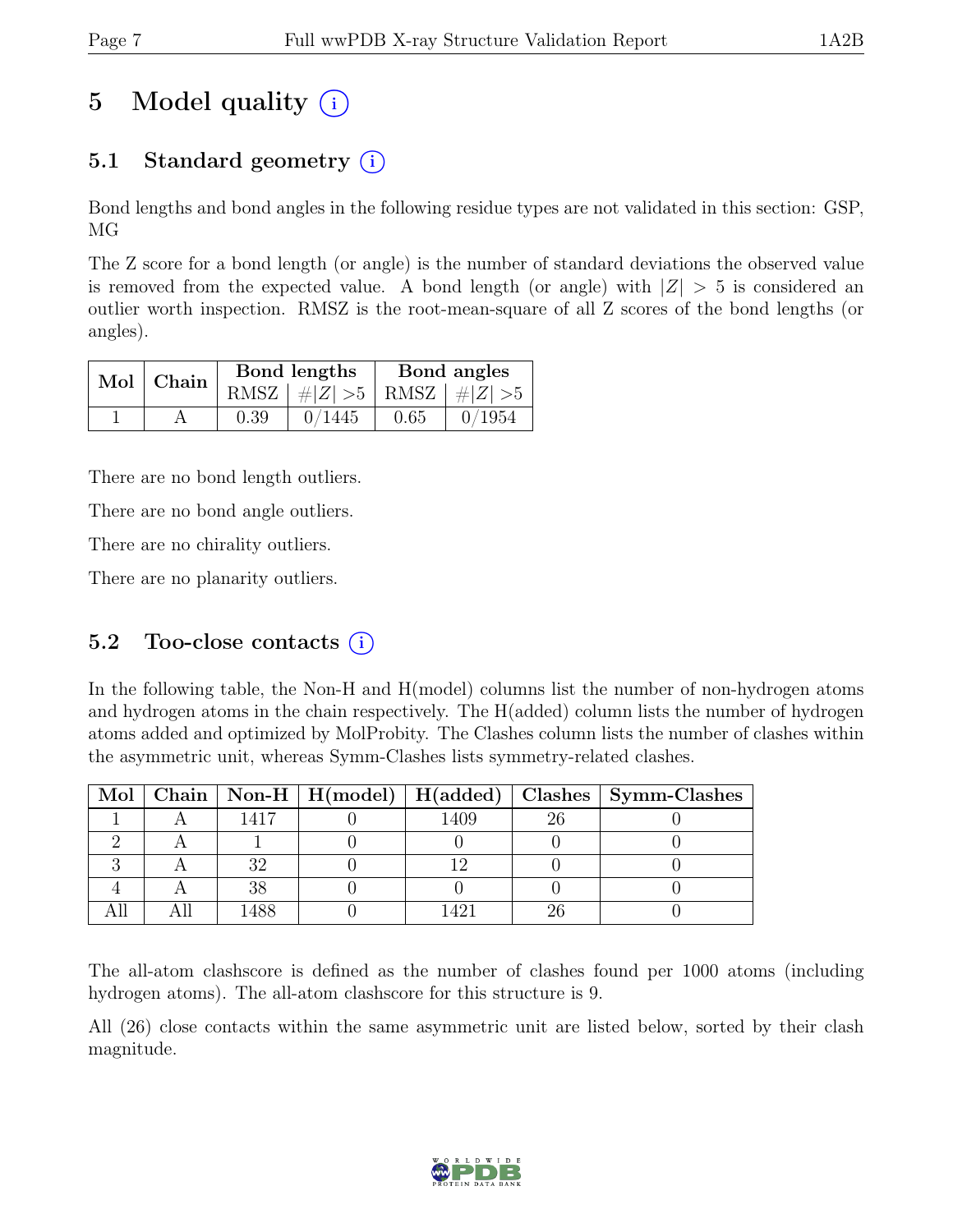| Atom-1             | Atom-2              | Interatomic      | Clash         |
|--------------------|---------------------|------------------|---------------|
|                    |                     | distance $(\AA)$ | overlap $(A)$ |
| 1: A:118: LYS: HB3 | 1:A:121:LEU:HD12    | 1.80             | 0.63          |
| 1: A:86: ILE:HD12  | 1:A:119:LYS:HA      | 1.82             | 0.61          |
| 1: A:100:THR:HB    | 1:A:101:PRO:HD3     | 1.86             | 0.57          |
| 1: A:100:THR:O     | 1:A:104:LYS:HB2     | 2.05             | 0.56          |
| 1:A:42:TYR:HB2     | 1:A:57:LEU:HB2      | 1.88             | 0.55          |
| 1:A:73:SER:C       | 1:A:75:PRO:HD2      | 2.29             | 0.53          |
| 1: A: 163: THR:O   | 1:A:164:LYS:HB2     | 2.09             | 0.52          |
| 1: A:37:THR:O      | 1:A:61:ALA:HB2      | 2.10             | 0.52          |
| 1:A:71:PRO:HA      | 1:A:74:TYR:CD2      | 2.46             | $0.50\,$      |
| 1: A:5: ARG:HB2    | 1: A:5: ARG:NH1     | 2.28             | 0.48          |
| 1: A:74:TYR:N      | 1:A:75:PRO:HD2      | 2.28             | 0.47          |
| 1:A:176:ARG:O      | 1: A: 180: GLN: HG2 | $2.15\,$         | 0.47          |
| 1:A:93:GLU:O       | 1: A:96: PRO:HD2    | 2.15             | 0.47          |
| 1:A:115:VAL:HG12   | 1:A:117:ASN:OD1     | 2.15             | 0.47          |
| 1: A:74:TYR:N      | 1:A:75:PRO:CD       | 2.78             | 0.46          |
| 1: A:69:LEU:H      | 1:A:69:LEU:HD23     | 1.81             | 0.46          |
| 1:A:81:LEU:HD23    | 1: A:113: ILE: HB   | 1.99             | 0.45          |
| 1: A:66:TYR:HD1    | 1: A:69:LEU:HD21    | 1.82             | 0.45          |
| 1:A:86:ILE:HG13    | 1:A:117:ASN:O       | 2.17             | 0.44          |
| 1:A:122:ARG:NH2    | 1:A:158:GLU:OE1     | 2.48             | 0.44          |
| 1:A:70:ARG:HB3     | 1:A:71:PRO:HD3      | 2.00             | 0.44          |
| 1:A:74:TYR:HB3     | 1: A: 107: CYS: SG  | 2.59             | 0.42          |
| 1:A:122:ARG:NH2    | 1:A:141:PRO:HG3     | 2.35             | 0.42          |
| 1:A:47:GLU:HA      | 1: A:51: LYS:O      | 2.20             | 0.41          |
| 1:A:140:LYS:O      | 1:A:143:GLU:HG2     | 2.21             | 0.41          |
| 1:A:7:LYS:HA       | 1:A:56:ALA:HB3      | 2.02             | 0.40          |

There are no symmetry-related clashes.

## 5.3 Torsion angles  $(i)$

#### 5.3.1 Protein backbone (i)

In the following table, the Percentiles column shows the percent Ramachandran outliers of the chain as a percentile score with respect to all X-ray entries followed by that with respect to entries of similar resolution.

The Analysed column shows the number of residues for which the backbone conformation was analysed, and the total number of residues.

|  | Mol   Chain   Analysed   Favoured   Allowed   Outliers   Percentiles |  |  |
|--|----------------------------------------------------------------------|--|--|
|  | 176/182 (97%)   163 (93%)   12 (7%)   1 (1%)   25   36               |  |  |

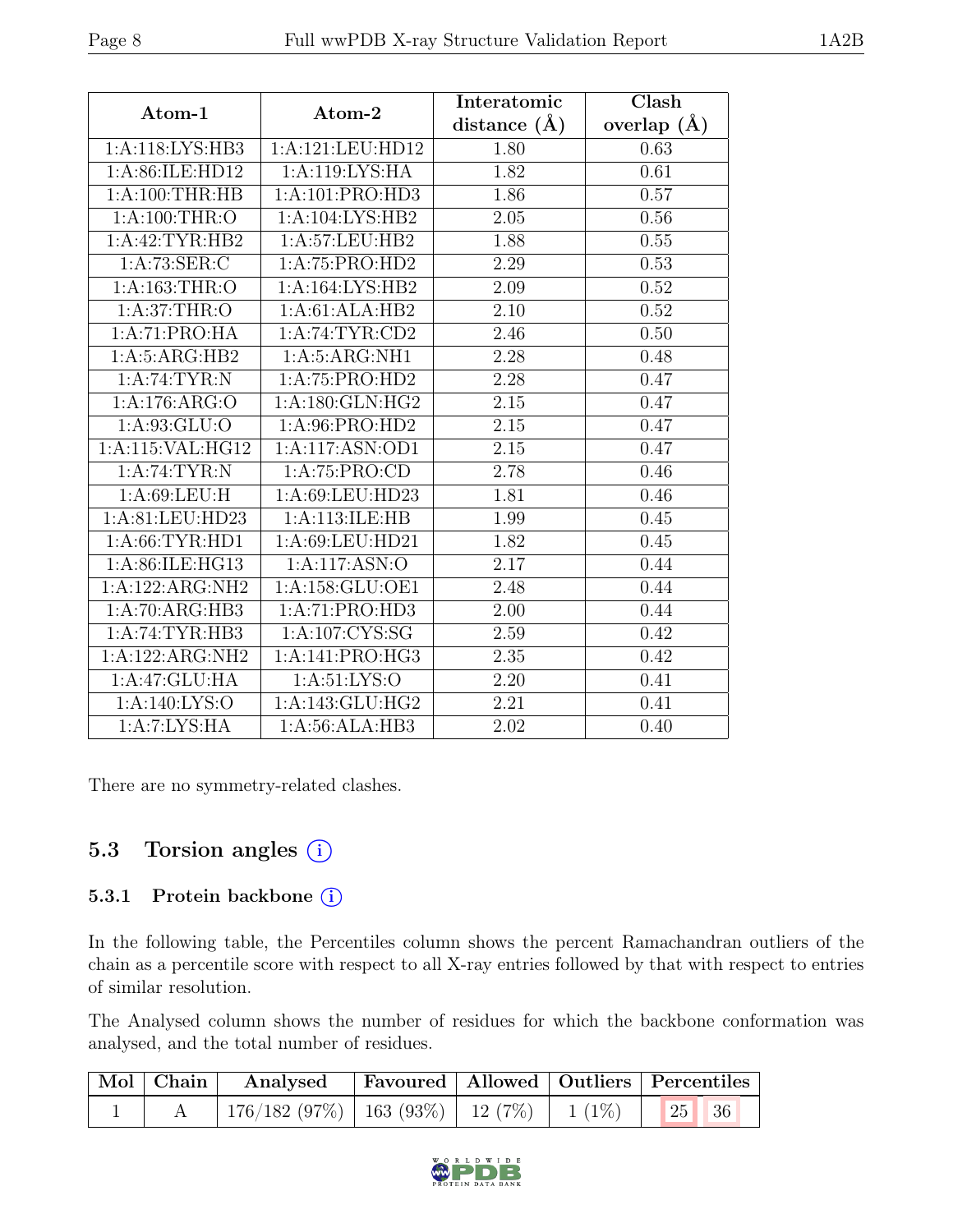All (1) Ramachandran outliers are listed below:

| Aol | Chain   Res | Type |
|-----|-------------|------|
|     |             |      |

#### 5.3.2 Protein sidechains (i)

In the following table, the Percentiles column shows the percent sidechain outliers of the chain as a percentile score with respect to all X-ray entries followed by that with respect to entries of similar resolution.

The Analysed column shows the number of residues for which the sidechain conformation was analysed, and the total number of residues.

| Mol Chain | Analysed                                            | Rotameric   Outliers   Percentiles |  |  |
|-----------|-----------------------------------------------------|------------------------------------|--|--|
|           | $\mid$ 157/159 (99%)   149 (95%)   8 (5%)   24   39 |                                    |  |  |

All (8) residues with a non-rotameric sidechain are listed below:

| Mol | Chain | Res | <b>Type</b> |
|-----|-------|-----|-------------|
|     |       | 8   | <b>LEU</b>  |
| 1   |       | 28  | <b>ASP</b>  |
| 1   |       | 55  | <b>LEU</b>  |
| 1   | А     | 68  | ARG         |
| 1   | А     | 69  | LEU         |
|     |       | 75  | <b>PRO</b>  |
|     |       | 104 | <b>LYS</b>  |
|     |       | 133 | <b>LYS</b>  |

Sometimes sidechains can be flipped to improve hydrogen bonding and reduce clashes. All (1) such sidechains are listed below:

| Vlol | Chain   Res | pe |
|------|-------------|----|
|      |             |    |

#### 5.3.3 RNA  $(i)$

There are no RNA molecules in this entry.

### 5.4 Non-standard residues in protein, DNA, RNA chains  $(i)$

There are no non-standard protein/DNA/RNA residues in this entry.

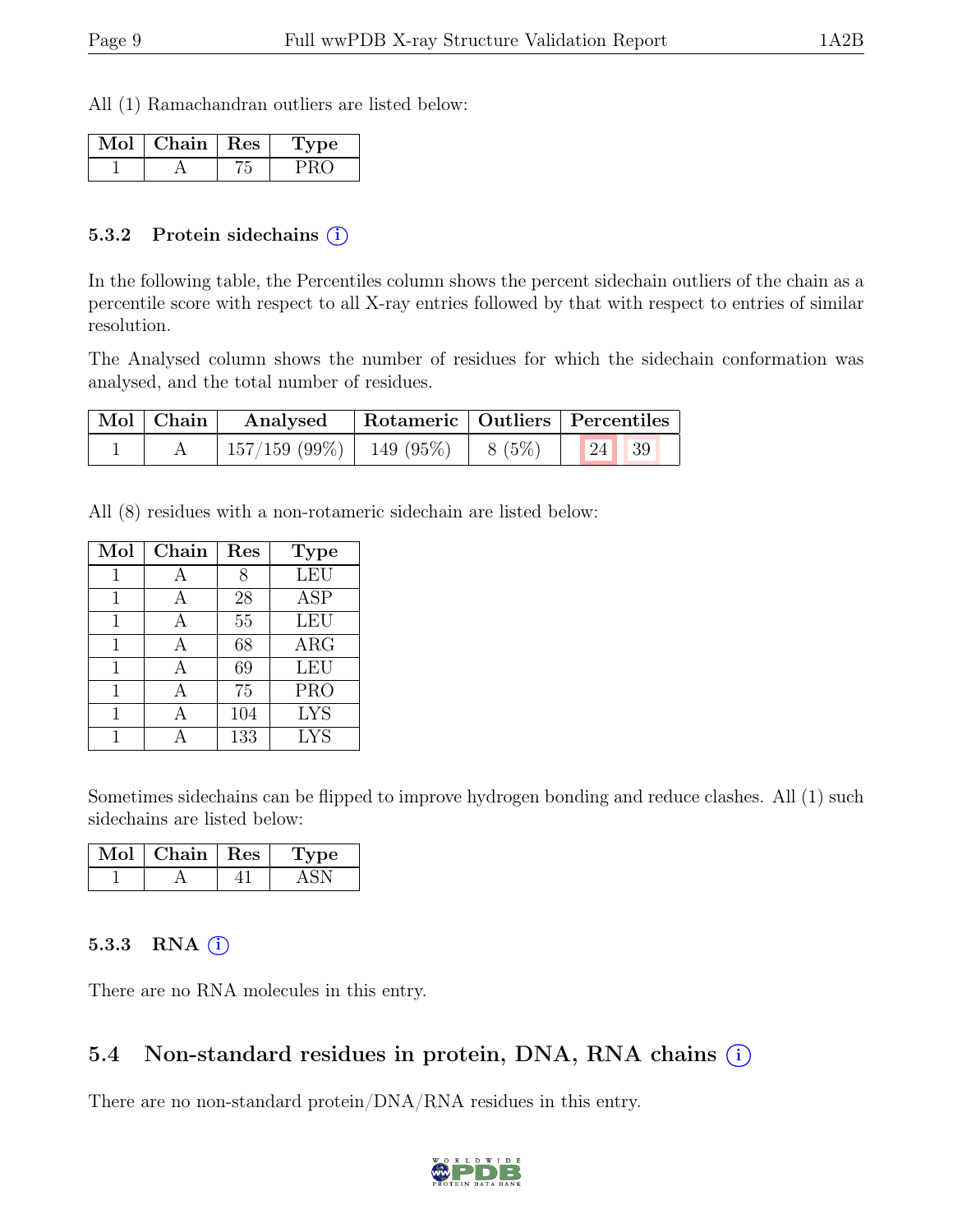### 5.5 Carbohydrates (i)

There are no monosaccharides in this entry.

# 5.6 Ligand geometry  $(i)$

Of 2 ligands modelled in this entry, 1 is monoatomic - leaving 1 for Mogul analysis.

In the following table, the Counts columns list the number of bonds (or angles) for which Mogul statistics could be retrieved, the number of bonds (or angles) that are observed in the model and the number of bonds (or angles) that are defined in the Chemical Component Dictionary. The Link column lists molecule types, if any, to which the group is linked. The Z score for a bond length (or angle) is the number of standard deviations the observed value is removed from the expected value. A bond length (or angle) with  $|Z| > 2$  is considered an outlier worth inspection. RMSZ is the root-mean-square of all Z scores of the bond lengths (or angles).

| Mol   Type   Chain   Res |     |      |                     | Bond lengths |             |          | Bond angles |                                 |
|--------------------------|-----|------|---------------------|--------------|-------------|----------|-------------|---------------------------------|
|                          |     | Link | $\sim$ ounts $\sim$ | RMSZ         | $ \#Z  > 2$ |          |             | Counts   RMSZ $\mid \#  Z  > 2$ |
| $\operatorname{GSP}$     | 538 |      | 26,34,34            | 1.75         | 4(15%)      | 28,54,54 | 2.16        | $\mid$ 3 $(10\%)$ $\mid$        |

In the following table, the Chirals column lists the number of chiral outliers, the number of chiral centers analysed, the number of these observed in the model and the number defined in the Chemical Component Dictionary. Similar counts are reported in the Torsion and Rings columns. '-' means no outliers of that kind were identified.

|            |        | Mol   Type   Chain   Res   Link   Chirals | $\top$ Torsions $\top$ Rings    |  |
|------------|--------|-------------------------------------------|---------------------------------|--|
| $\mid$ GSP | $+538$ |                                           | $\frac{5}{17}{38/38}$   0/3/3/3 |  |

All (4) bond length outliers are listed below:

| Mol |     |            | Chain   Res   Type   Atoms |         | $Z \mid Observed(A)$ | Ideal(A) |
|-----|-----|------------|----------------------------|---------|----------------------|----------|
|     | 538 | <b>GSP</b> | $O4'$ -C1'                 | 4.65    | l.47                 |          |
|     | 538 | GSP        | $C6-N1$                    | 4.24    | 1.40                 | 1.33     |
|     | 538 |            | $C6-C5$                    | 3.39    | 1.47                 |          |
|     | 538 | GSP        | $C8-N7$                    | $-3.15$ | .29                  |          |

All (3) bond angle outliers are listed below:

| Mol | Chain |     | Res   Type | Atoms      |         | Observed $(°)$ | Ideal(°) |
|-----|-------|-----|------------|------------|---------|----------------|----------|
|     |       | 538 | <b>GSP</b> | $C5-C6-N1$ | -8.74   | 111.47         | 123.43   |
|     |       | 538 | GSP        | $C6-N1-C2$ | 5.28    | 124.32         | 115.93   |
|     |       | 538 | GSP        | $N3-C2-N1$ | $-2.43$ | 123.98         | 197.99   |

There are no chirality outliers.

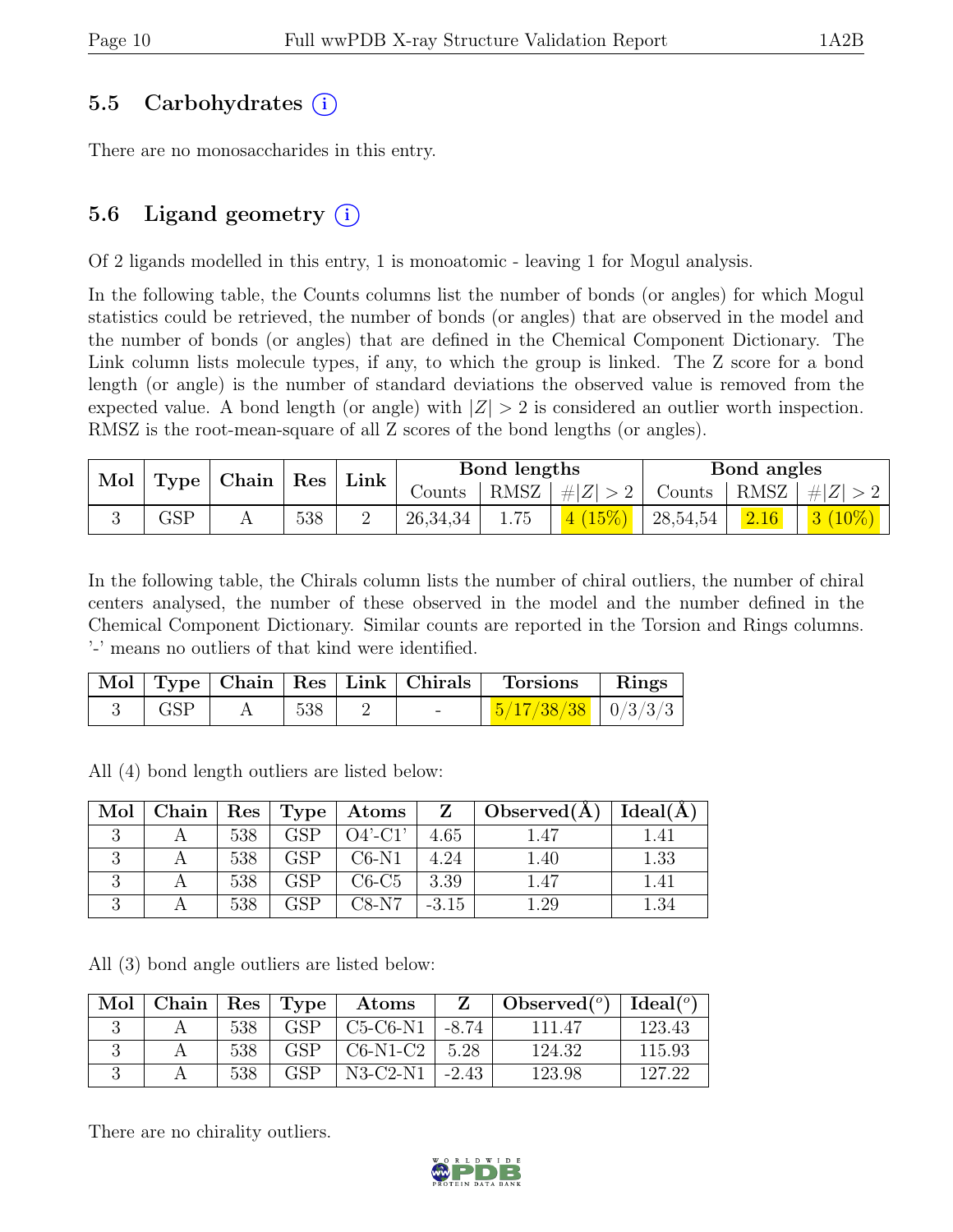| Mol           | Chain | Res | <b>Type</b>             | Atoms            |
|---------------|-------|-----|-------------------------|------------------|
| $\mathcal{R}$ |       | 538 | $\overline{\text{GSP}}$ | $C5'-O5'-PA-O3A$ |
| -3            |       | 538 | <b>GSP</b>              | PA-O3A-PB-O1B    |
| -3            |       | 538 | <b>GSP</b>              | $C5'-O5'-PA-O1A$ |
| $\mathcal{R}$ |       | 538 | <b>GSP</b>              | $C5'-O5'-PA-O2A$ |
| $\mathcal{R}$ |       | 538 | <b>GSP</b>              | PA-O3A-PB-O2B    |

All (5) torsion outliers are listed below:

There are no ring outliers.

No monomer is involved in short contacts.

The following is a two-dimensional graphical depiction of Mogul quality analysis of bond lengths, bond angles, torsion angles, and ring geometry for all instances of the Ligand of Interest. In addition, ligands with molecular weight > 250 and outliers as shown on the validation Tables will also be included. For torsion angles, if less then 5% of the Mogul distribution of torsion angles is within 10 degrees of the torsion angle in question, then that torsion angle is considered an outlier. Any bond that is central to one or more torsion angles identified as an outlier by Mogul will be highlighted in the graph. For rings, the root-mean-square deviation (RMSD) between the ring in question and similar rings identified by Mogul is calculated over all ring torsion angles. If the average RMSD is greater than 60 degrees and the minimal RMSD between the ring in question and any Mogul-identified rings is also greater than 60 degrees, then that ring is considered an outlier. The outliers are highlighted in purple. The color gray indicates Mogul did not find sufficient equivalents in the CSD to analyse the geometry.



### 5.7 Other polymers (i)

There are no such residues in this entry.

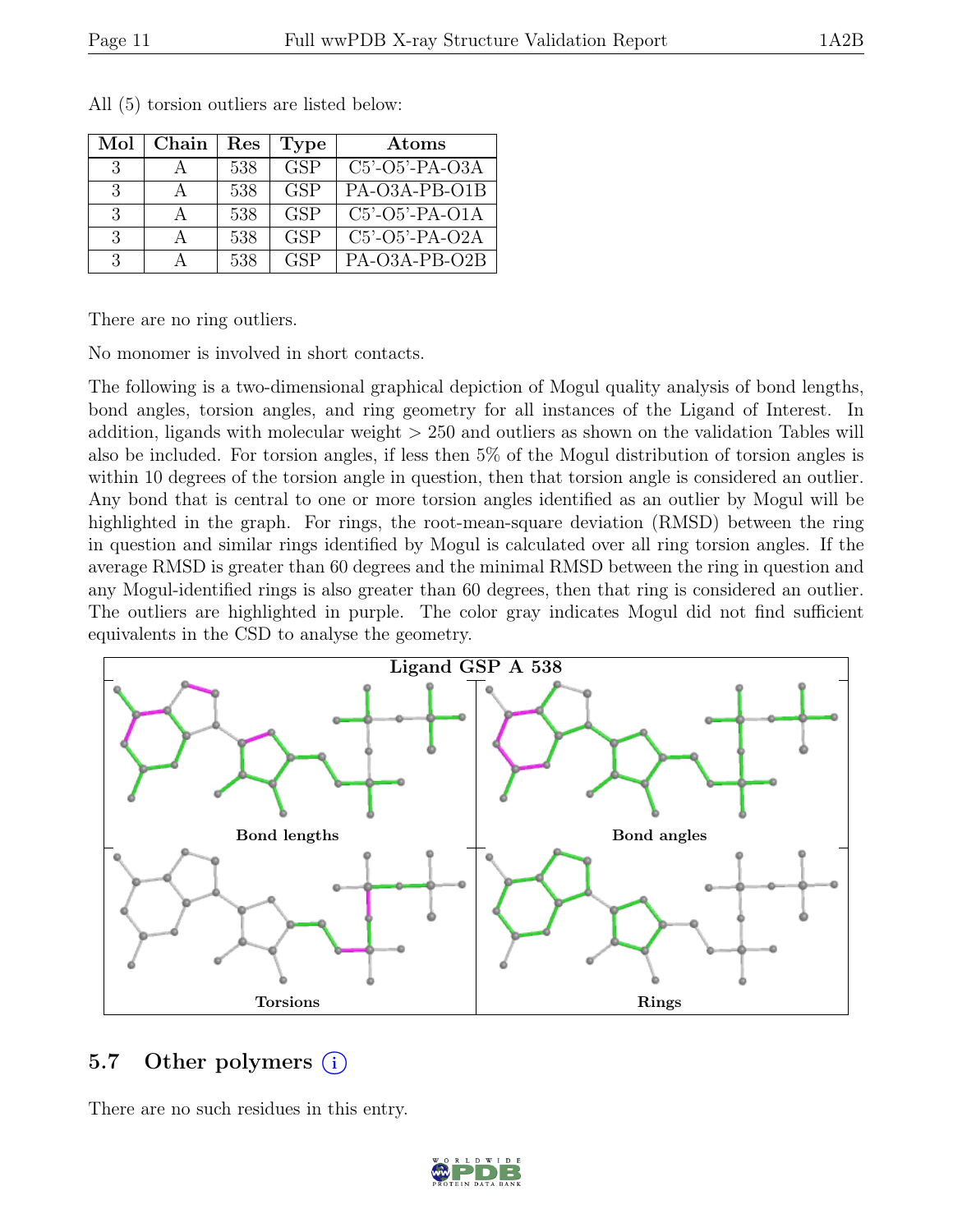# 5.8 Polymer linkage issues (i)

There are no chain breaks in this entry.

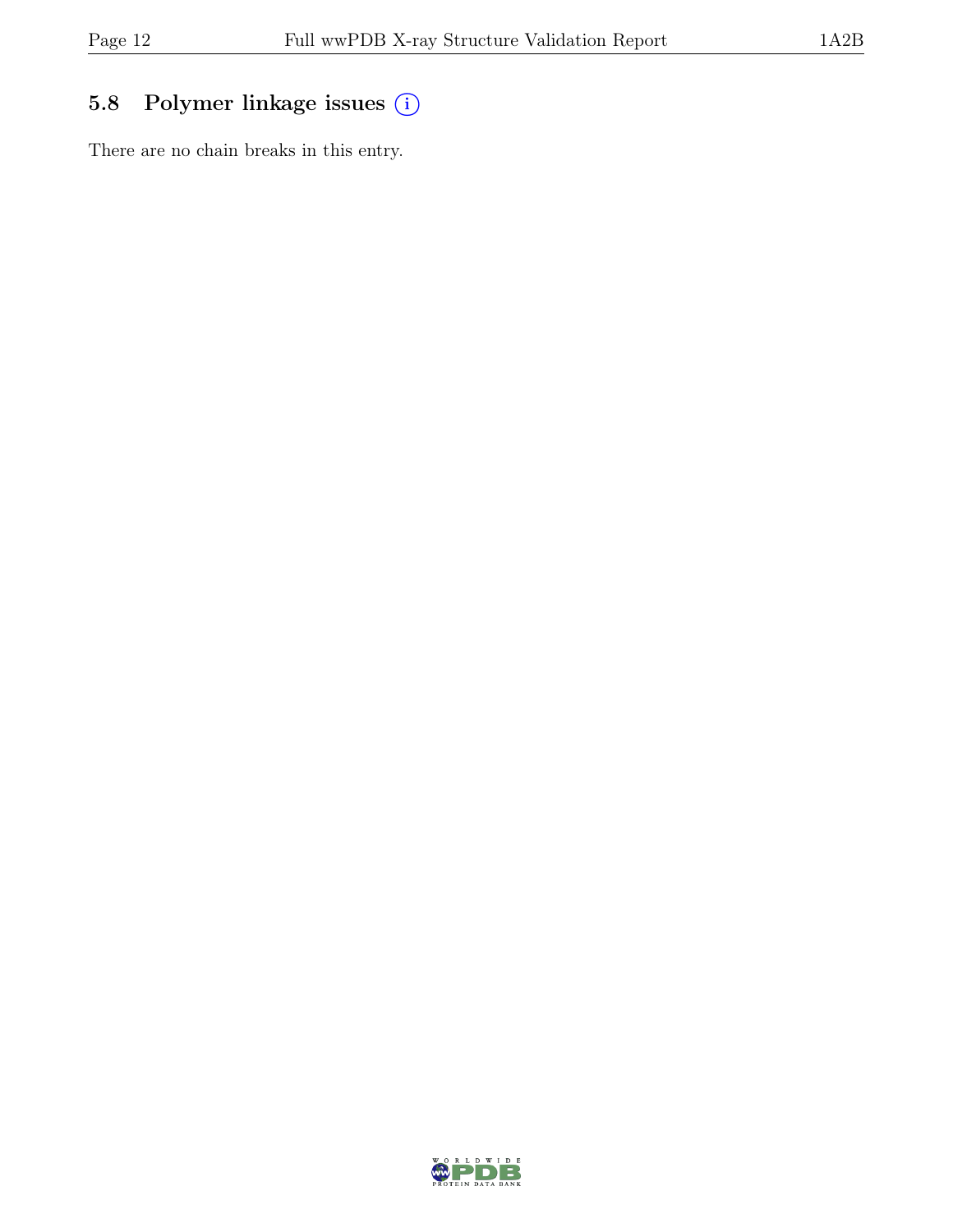# 6 Fit of model and data  $(i)$

# 6.1 Protein, DNA and RNA chains  $(i)$

In the following table, the column labelled  $#RSRZ>2$  contains the number (and percentage) of RSRZ outliers, followed by percent RSRZ outliers for the chain as percentile scores relative to all X-ray entries and entries of similar resolution. The OWAB column contains the minimum, median,  $95<sup>th</sup>$  percentile and maximum values of the occupancy-weighted average B-factor per residue. The column labelled ' $Q<.9$ ' lists the number of (and percentage) of residues with an average occupancy less than 0.9.

| Mol   Chain | Analysed     | $ \langle \mathrm{RSRZ}\rangle $ |                                                                                    | $\#\text{RSRZ}>2$   OWAB( $\AA^2$ )   Q<0.9 |  |
|-------------|--------------|----------------------------------|------------------------------------------------------------------------------------|---------------------------------------------|--|
|             | 178/182(97%) | $-0.62$                          | $\begin{array}{ c c c c c c c c } \hline \end{array}$ 0 100 100 100 100 38, 78, 93 |                                             |  |

There are no RSRZ outliers to report.

### 6.2 Non-standard residues in protein, DNA, RNA chains (i)

There are no non-standard protein/DNA/RNA residues in this entry.

### 6.3 Carbohydrates  $(i)$

There are no monosaccharides in this entry.

### 6.4 Ligands  $(i)$

In the following table, the Atoms column lists the number of modelled atoms in the group and the number defined in the chemical component dictionary. The B-factors column lists the minimum, median,  $95<sup>th</sup>$  percentile and maximum values of B factors of atoms in the group. The column labelled 'Q< 0.9' lists the number of atoms with occupancy less than 0.9.

| Mol | Type                 | $\mid$ Chain $\mid$ |     |       |               |      | $\mid$ Res $\mid$ Atoms $\mid$ RSCC $\mid$ RSR $\mid$ B-factors( $A^2$ ) $\mid$ | Q <sub>0.9</sub> |
|-----|----------------------|---------------------|-----|-------|---------------|------|---------------------------------------------------------------------------------|------------------|
|     |                      |                     | 550 |       | $0.8^{\circ}$ |      | 29, 29, 29, 29                                                                  |                  |
|     | $\operatorname{GSP}$ |                     | 538 | 32/32 | 0.98          | 0.10 | 2, 29, 41, 44                                                                   |                  |

The following is a graphical depiction of the model fit to experimental electron density of all instances of the Ligand of Interest. In addition, ligands with molecular weight  $> 250$  and outliers as shown on the geometry validation Tables will also be included. Each fit is shown from different orientation to approximate a three-dimensional view.